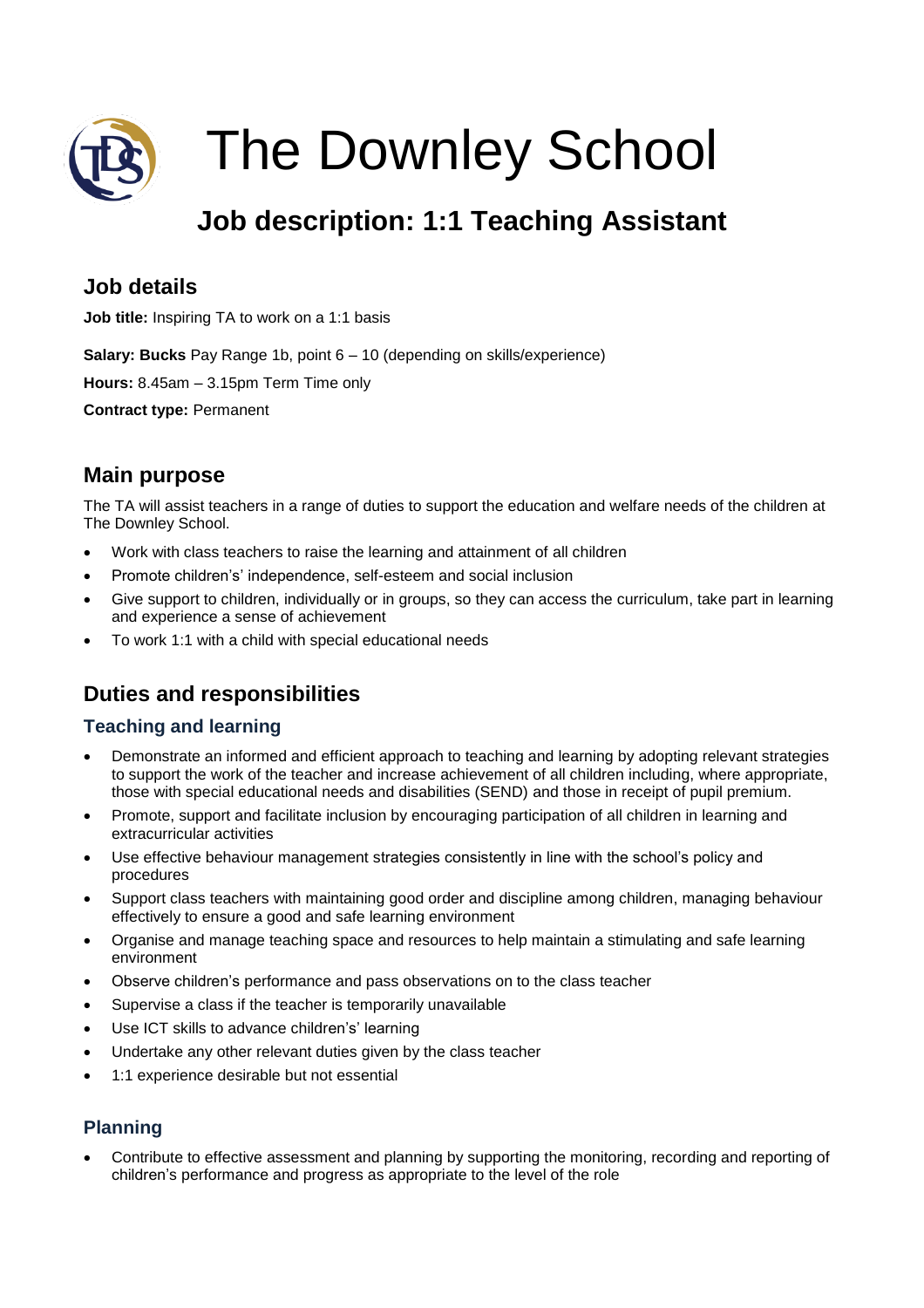- Read and understand lesson plans shared prior to lessons, if available
- Prepare the classroom for lessons

#### **Working with colleagues and other relevant professionals**

- Communicate effectively with other staff members and children, and with parents and carers under the direction of the class teacher
- Communicate their knowledge and understanding of children to other school staff and education, health and social care professionals, so that informed decision making can take place on intervention and provision
- With the class teacher, keep other professionals accurately informed of performance and progress or concerns they may have about the children they work with
- Understand their role in order to be able to work collaboratively with classroom teachers and other colleagues, including specialist advisory teachers
- Collaborate and work with colleagues and other relevant professionals within and beyond the school
- Develop effective professional relationships with colleagues

#### **Whole-school organisation, strategy and development**

 Contribute to the development, implementation and evaluation of the school's policies, practices and procedures, so as to support the school's values and vision

#### **Health and safety**

- Promote the safety and wellbeing of pupils, and help to safeguard childrens well-being by following the requirements of Keeping Children Safe in Education and our school's child protection policy
- Look after children who are upset or have had accidents

#### **Professional development**

- Help keep their own knowledge and understanding relevant and up-to-date by reflecting on their own practice, liaising with school leaders, and identifying relevant professional development to improve personal effectiveness
- Take opportunities to build the appropriate skills, qualifications, and/or experience needed for the role, with support from the school
- Take part in the school's appraisal procedures

#### **Personal and professional conduct**

- Uphold public trust in the education profession and maintain high standards of ethics and behaviour, within and outside school
- Have proper and professional regard for the ethos, policies and practices of the school, and maintain high standards of attendance and punctuality
- Demonstrate positive attitudes, values and behaviours to develop and sustain effective relationships with the school community
- Respect individual differences and cultural diversity

The TA will be required to safeguard and promote the welfare of children and young people, and follow school policies and the staff code of conduct.